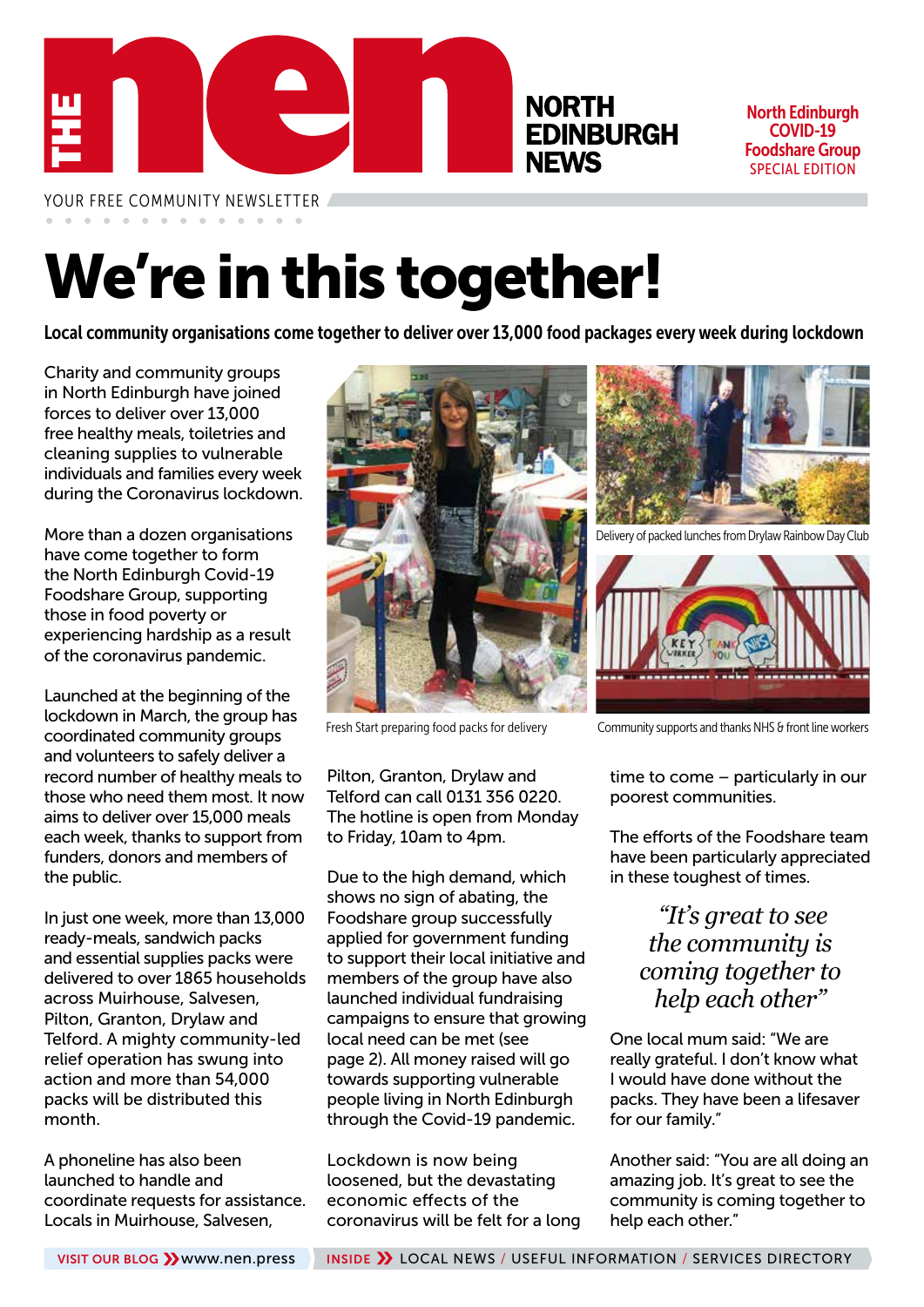

FOR FURTHER INFORMATION VISIT> www.foodforthoughtforum.org.uk/?c=covid\_19\_food\_support#/map

1 Spartans 94 Pilton Drive, EH5 2HF 0131-552-7854 info@spartanscfa.com www.spartanscfa.com

4 Fidra Court Community Kitchen Fidra Court Pennywell Medway, EH4 4SE Community Renewal 07701 380928

**6** Granton Community Gardeners 10 Wardieburn Road, EH5 1LY info@grantoncommunitygardeners.org www.grantoncommunitygardeners.org

8 Drylaw Neighbourhood Centre 67b Groathill Road North, EH4 2SA 0131 315 4989 roy@drylawnc.org.uk www.drylawnc.org.uk

#### 2 Fresh Start 22-24 Ferry Road Drive, EH4 4BR 0131 356 0220 (Mon-Fri 10am-4pm) admin@freshstartweb.org.uk www.freshstartweb.org.uk

**9** Drylaw Rainbow Club Drylaw Parish Church 2A Easter Drylaw Gardens, EH4 2RP 0131 343 6643 rainbowdaycare@btconnect.com

**10 Scran Academy** 

3 North Edinburgh Arts 15a Pennywell Court, EH4 4TZ 0131 315 2151 (Mon-Fri 11am-2pm) admin@northedinburgharts.co.uk northedinburgharts.co.uk

**B** Ferryhill Primary School Groathill Road North, EH4 2SQ 0131 538 7382 admin@ferryhill.edin.sch.uk www.ferryhillprimary.com

#### 5 LIFT

**D** Granton Primary School 55 Boswall Parkway, EH5 2DA 0131 5523987 admin@granton.edin.sch.uk www.grantonprimary.blog

Muirhouse Millenium Centre 7 Muirhouse Medway, EH4 4RW 0131 467 3578 danielle.lift@outlook.com www.lift-edinburgh.com

**E** St David's RC Primary School West Pilton Crescent, EH4 4EP 0131 332 3500 admin@st-davids.edin.sch.uk www.saintdavidsrc.com





7 Pilton Equalities Project 3 West Pilton Park, EH4 4EL 0131 315 4466 pepequalities@btconnect.com www.pepequalities.co.uk

Baillie Gifford, Chand & Co Group, Edinburgh Academy, Fettes College, Mathieson's the butchers, Morrisons, PrepTable Scotland, Porto & Fi cafe, Scottish Gas, Social Bite, Tesco, and TB McKay Energy Supplies

Fetlor Youth Club 122 Crewe Road South, EH4 2NY 07496 850591 hello@scranacademy.com www.scranacademy.com

A Craigroyston Primary School 7 Muirhouse Place West, EH4 4PX 0131 343 6465 admin@craigroyston-pri.edin.sch.uk craigroystonprimary.com

C Forthview Primary School West Pilton Place, EH4 4DF 0131 332 2468 admin@forthview.edin.sch.uk

### North Edinburgh Covid-19 Foodshare Group:

Community Renewal, Drylaw Neighbourhood Centre, Drylaw Rainbow Day Centre, Fresh Start, Granton Gardners, LIFT, North Edinburgh Arts, MYDG, PEP, Pilton Community Health Project, Pilton Youth Community Project, Royston Wardieburn Community Centre, Scran Academy, The Spartans Community Football Academy, Volunteer Edinburgh

### Funders:

Cash for Kids, Inspiring Scotland, North Edinburgh Community Councils, Muirhouse Housing Association, Pilton Central Association (PCA), SCVO, STV Appeal,

The National Lottery for Communities, West Pilton Neighbourhood Centre

### Food, supplies and support have kindly been donated by:

## North Edinburgh: What Kind of Future?

Covid 19 has created the perfect storm in North Edinburgh and beyond. We see glimpses of a different kind of future or more of the same, or worse.

The Covid 19 Foodshare Group came together before the lockdown in a meeting called by West Pilton Neighbourhood Centre, as it became clear that our neighbourhood needed to come together to support each other as we have done in the past. Since then there have been weekly meetings on Zoom.

The co-ordination between groups and organisations and volunteers, using their own funds and funds raised from the Lottery, Scottish Government and others, has grown into an effective local service.

This coalition is providing food and toiletries to the level of more than 13,000 meals per week to local households. With unemployment and economic recession, the coalition sees the prospect of this need growing.

Our experiences of the '80s in North Edinburgh and other parts of the city should give us a warning that if we don't act now to protect the people, the consequences will be dire.

Millions and billions are now being given to businesses and individuals who already have millions and billions. This is the wrong formula. Money should be directed into local communities to create support and solidarity.

Local councils across Scotland now face financial black holes which, by past experience, will be turned into cuts. These cuts will be unacceptable as they come on top of past cuts and we know many people are living hand to mouth already.

In the coming weeks North Edinburgh and other areas across the city will be required to stand up, stand together and demand a different future with a clear set of demands on food, transport, housing, welfare and climate and how this could be delivered.

### A different future; one of support, love and kindness.

If this resonates with you and your ideas, please share them by contacting this paper/newsletter and help grow the local response.

#### *Willie Black*

CHAIR, NORTH EDINBURGH COVID 19 FOODSHARE GROUP



# **foreword**

### Contact us:

Feed back on newsletter /any other issues e-mail: northedinnews@gmail.com

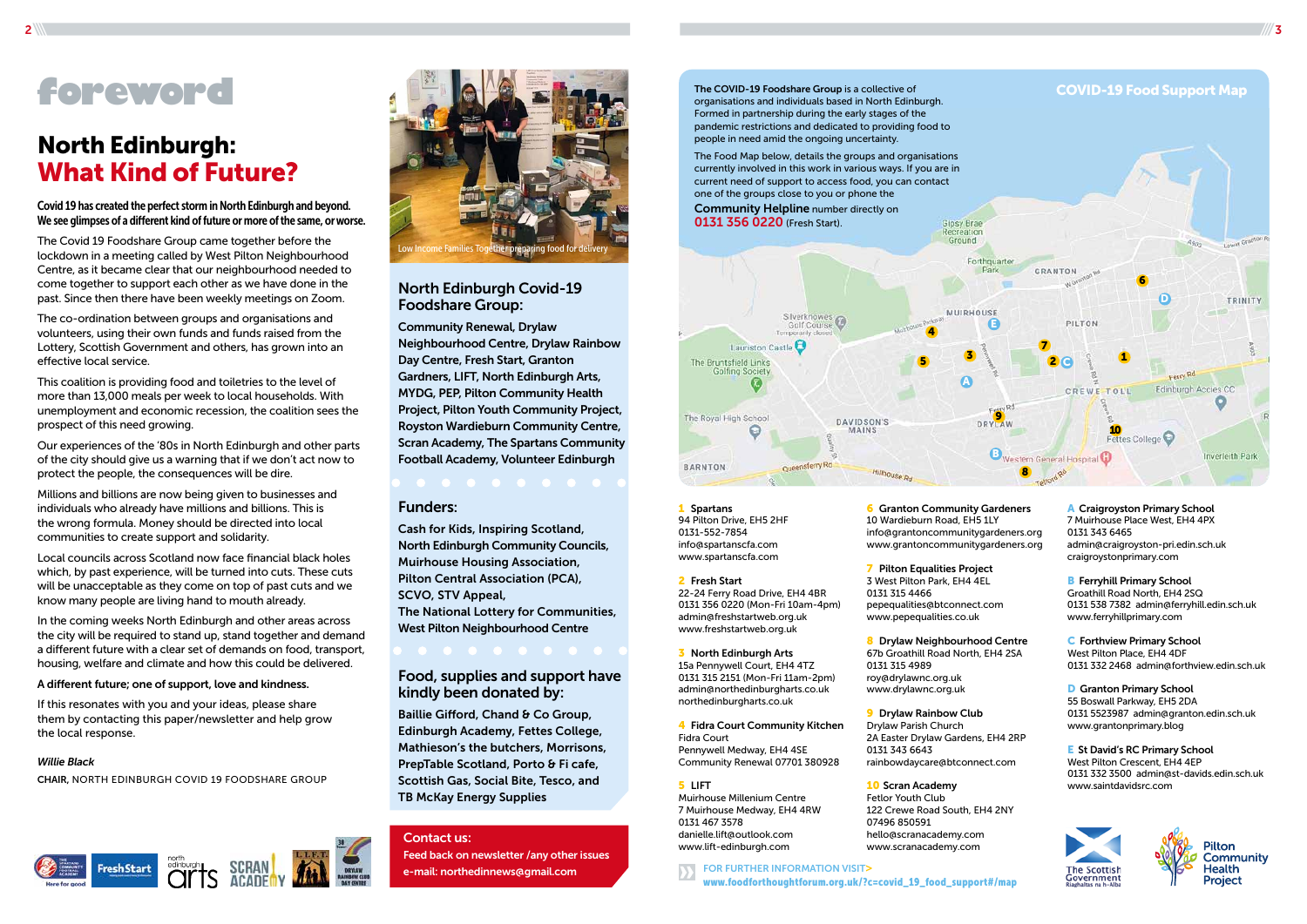# Services directory COVID-19 Let's get creative!

### Public Bodies

Scottish Government: helpline: 0800 111 4000 Health information: Visit www.nhsinform.scot

### City of Edinburgh Council:

Emergency: 0131 200 2000. Information for vulnerable and high risk people phone: 0131 200 2306 or 0131 200 2388: shielding Mon to Thurs 8.30am to 5pm and Fri 8.30am to 3.40pm. Edinburgh Carer Support Team: 0131 536 3371

### Council Tax/Benefits/Debt Advice

Granton Information Centre: Our advisers are available to support you during the Coronavirus pandemic. If you require benefits/tax credits/debt or housing advice Scottish Hazards helpline: 0800 0015 022 or please call us on 0131 551 2459 / 0131 552 0458 or email info@gic.org.uk

### Citizens Advice Bureau:

Advice on money, housing, benefits, utilities: 0131 510 5510 CAB Universal Credit helpline: 0800 023 2581

Call back: www.citizensadviceedinburgh.org.uk/contact-us-covid

StepChange helpline: 0800 138 1111 www.stepchange.org National Debt helpline: 0808 808 4000 Money Advice Scotland: www.moneyadvicescotland.org.uk Scottish Welfare Fund: 0131 529 5299

### Parenting advice and support

NSPCC: Call 0808 800 5000 (Mon – Fri, 8am – 10pm, weekends 9am – 6pm) Social Care Direct: Call 0131 200 2324 Parentline Scotland: 08000 28 22 33

The Spark's Relationship Helpline service: 0808 802 2088

One Parent Families Scotland helpline: 0808 801 0323

Older people Age UK helpline: 0800 12 44 222

#### **Business**

Advice: Call 0300 303 0660 (Mon – Fri, 8.30am – 5.30pm).

The Find Business Support: information and advice: www.findbusinesssupport.gov.scot/coronavirus-advice

Business Gateway: 0131 529 6644

FSB advice and guidance for businesses online: www.fsb.org.uk/campaign/covid19.html

### Tax Advice

HMRC Tax Advice helpline: 0800 015 9559

### Employment/Work/ Health and Safety

Next Step: employment support/advice: 0300 365 0025. info@scottishhazards.org www.scottishhazards.org.uk ACAS helpline: 0300 123 1100 or www.acas.org.uk/contact

### Domestic Abuse

Scotland's Domestic Abuse Helpline: 0800 027 1234 www.safer.scot/da/page-6 Scottish Women's Aid helpline: 0800 027 1234 www.womensaid.scot

### Energy Advice

Home Energy Scotland Hotline: 0808 808 2282

Scottish Gas Energy Trust: support for customers, offering advice, assistance and grants to people who are struggling to pay their bills. Includes Emergency Credit Vouchers for prepayment customers. Q&A for information: www.britishgas.co.uk/business/coronavirus-update

> Since lockdown, Pilton Community Health Project have moved their services to telephone & online





### Consumer Advice

Helpline on 0808 800 9060 or www.coronavirusadvice. scot/knowledge-centre/coronavirus-consumer-advice

support. Adult counselling service is still open & taking new clients remotely. To arrange an appointment, email: admin@pchp.org.uk or send a text to: 07513379036

### Housing advice

Shelter Scotland helpline: 0808 800 4444 or www.scotland.shelter.org.uk/about\_us/contact\_us

Interested in volunteering?

Contact Volunteer Edinburgh to be connected to a local organisation that needs your support: www.volunteeredinburgh.org.uk

### COVID-19 Foodshare Group 0131 356 0220

 $4\,\%$  . The same set of the same set of the same set of the same set of the same set of the same set of the same set of the same set of the same set of the same set of the same set of the same set of the same set of the

During Covid-19 North Edinburgh Arts, have been busy putting together kits full of art materials, seed packs, fun activities and inspiring ideas to keep everyone creating and making at home during lockdown.

The response has been phenomenal so far, with over 150 Creative Kits requested, in addition to gardening and craft packs.

Staff and volunteers are continuing to pack supplies and make deliveries on foot, by bike and by car to homes across our community. Generous donations of materials from Art in Healthcare and the National Galleries of Scotland have also ensured this offer can go further.

NEA are incredibly touched by the enthusiasm and dedication of everyone who's hard work continues to make this initiative possible.

If you have used the kits NEA would love to see how these kits are helping you to get creative and express yourself at home - both indoors and outdoors! Please share what you're making with NEA by posting on social media using the hashtag #WeAreNEA and tagging us @northedinarts

### Get in touch

If you want to access NEA packs or get more information about our on-line service phone us between Monday to Friday, 11am - 2pm on 0131 315 2151 or email admin@northedinburgharts.co.uk

Also you can visit our NEA website for more creative ideas during the Covid-19 pandemic and follow us on our social media for most up-to-date news.



We are developing a booklet, listing the services that are providing mental health support in

North Edinburgh. It lists the services that can help you keep well, and what kind of work they are doing and will be available in June.

 If you would like to talk to someone about these services, or need mental health and wellbeing support, we have set up a community Wellbeing Helpline: 0131 332 8773. The Helpline can offer you information about what mental health support is available locally, and can arrange for services to call you back if you like.

Women Supporting Women have started an online Support Group! If you have accessed our services and would like to join, please contact: rosagarman@pchp.org.uk

For more updates visit: www.facebook.com/PCHP-Women-Supporting-Women-107841077563409

Living in Harmony Chat Café has moved online! Join from 2pm-3pm, Monday to meet people, practise English, and discuss services & opportunities in an informal space. If you would like to join, please e-mail Carla: carlasayer@pchp.org.uk

## Local Services Mental Health Collective Response

Several local organisations providing mental health support in the North West area are working together to shape a collective response to Covid-19.

URGENT UPDATE: Covid-19 Free school meals for Edinburgh families: Families of children from P4 who receive free school meals, and those in P1 to P3 who are entitled to clothing grants, will receive a fortnightly electronic payment. Payments started on 23 March. Families of children in P1 to P3 who have an income-based entitlement to free school meals/clothing grant who have been contacted for bank account details, are being processed and payments will be backdated to 23 March.

For more information contact: www.edinburgh.gov.uk/schoolgrants www.edinburgh.gov.uk/schoolgrants or phone 0131 469 3033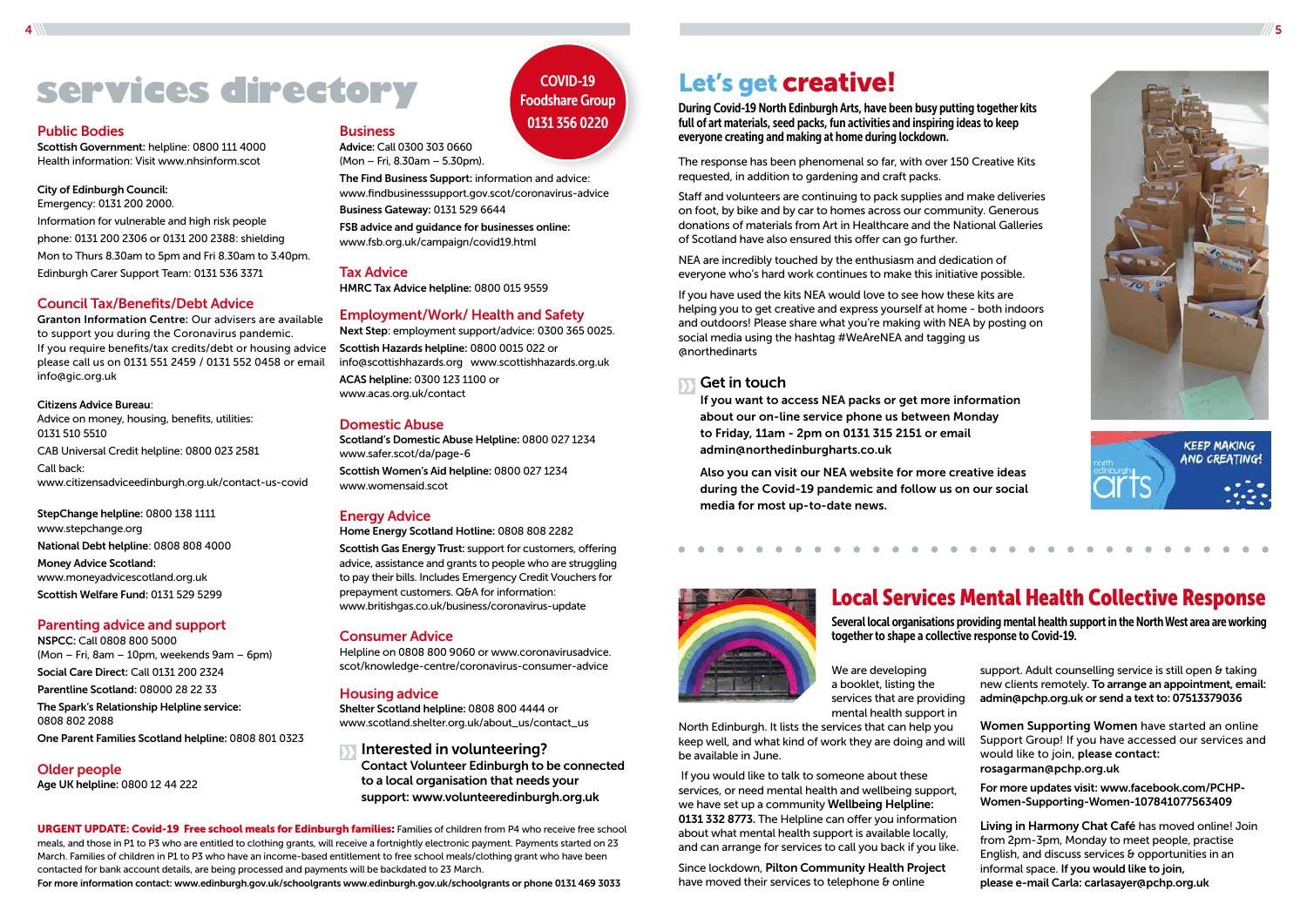



### Libraries in lockdown

Libraries are keeping in touch with their communities online in innovative and inspiring ways.

Follow your local library on Facebook to keep in touch with them whilst we're all staying safe at home.

Remember also to subscribe to the Libraries' Tales of One City blog to keep up with the news from across our libraries.

Go to on line resources at www.yourlibrary.edinburgh.gov. uk/web/arena/home for e-books, audio books, newspapers, magazines, local and family history, learn on line, children activities and music.



Make a plan. Planning meals and snacks and making a shopping list is a good way to make sure you get everything you need for a healthy, balanced diet, while limiting your time at the shops.

### Resources to help keep active...

www.nhsinform.scot/healthy-living/keeping-active www.nhs.uk/live-well/exercise/sitting-exercises

Stay hydrated. Drinking plenty of fluid throughout the day (aiming for at least 6-8 glasses) will help keep you hydrated. Water, lowfat milk and sugar-free drinks are good choices.

### If you need help to access food...

Those at increased risk and without a support network can call 0800 111 4000. You can also call the North Edinburgh COVID-19 Foodshare Group's community helpline on 0131 356 0220.

For key workers: try to take regular breaks and drink water often throughout the day. Focussing on starchy food such as pasta, rice and potatoes and filling up on fruit and vegetables will help keep your energy levels maintained.

## Stay Active

### Eat Well



 $0<sub>0</sub>$ 

### Stay active at home: by walking up and down stairs, dancing, gardening or taking part in a

### Eat to feel fuller for longer.

Eating a variety of fruit, vegetables and pulses is a good way to keep satisfied throughout the day, and avoid excess snacking.

For parents and carers with children: planning and preparing meals and snacks together with children can be fun and enjoyable and can encourage them to learn about food and cooking.

### Be active, feel the difference.

Being active can help to enhance your mood, wellbeing and energy levels by helping to reduce stress, anxiety and depression.

virtual fitness class. It doesn't matter what you do, as long as you do something you enjoy and keep moving.

### Get your daily dose of physical activity, fresh air and vitamin D.

If you are able to leave the house, make the most of the opportunity. Walk, jog or cycle while maintaining social distancing.

For people working from home: sit less and move more. Break up the amount of time you spend sitting by standing and walking around every 30 minutes, or whenever you're on the phone.

For over 70s and those with underlying health conditions: it's important for your mental and physical health that you stay active. By building or maintaining your strength and balance you'll find it easier to do daily tasks and move around.

Based on information from:







![](_page_3_Picture_62.jpeg)

# Family Quiz

About a third of us are being quizmaster by this point of lockdown are we right?

Virtual quizzing has become the norm now, with families and friends gathering on video calls to compete against each other. To help you out a little if it's your turn this week, we've put together ten questions.

- **1** How many Grand Slam titles has Andy Murray won?
- 2 What colours are the five Olympic rings?
- 3 What is Usain Bolt's world record time for 100m?
- 4 What singer was best-known for her 1973 version of Killing Me Softly?
- 5 What song is this lyric from: "Libraries gave us power, then work came and made us free"?
- 6 What percentage of Earth's surface is covered in water?
- 7 The famous Kruger National Park is in which country?
- 8 How many episodes of Friends are there? (closest answer wins)
- **9** What is Shakespeare's longest play?

10 Which country has won the Eurovision Song Contest the most?

### Answers below:

## Why save food?

Your food does its job best when it's on a plate ready to be enjoyed. Saving food saves money and helps to slow down global warming and deforestation. Reducing the amount of food that ends up in the bin also means you can say goodbye to unnecessary packaging waste. If we all make a few small changes and start using up the food we buy, together we can make a big difference.

As we've all got that bit more time at home at the moment, the kitchen has even more than ever become the focal point of the house! There's no better time, then, to rally the kids and get them involved in making meals with you so they can understand the whole process. Whether that's buying fresh produce or understanding what needs to be used up, right through to prep and cooking!

Go to www.scotland.lovefoodhatewaste.com/why-save-food to get recipes. To get you going - Apple and Parsnip Soup recipe.

### Apple and parsnip soup

To a pan add a couple of peeled, chopped apples (the ones no one will touch as they have bruises) a couple of peeled, chopped parsnips, a couple of potatoes, water (about 500ml you can always add more) and a teaspoon of medium curry powder (adjust to taste). When the veg are very soft, blitz them until smooth, with a blender. Serve with plain yogurt and chopped herbs. Freeze if not needed straight away.

| 5 A Design For Life by Manic Street Preachers. |
|------------------------------------------------|
| 4 Roberta Flack                                |
| Spuopes 85.6 E                                 |
| 2 Blue, yellow, black, green and red           |
| 1 Three: US Open 2012, Wimbledon 2013, 2016    |
|                                                |

![](_page_3_Picture_20.jpeg)

## **lockdown activities**

*Want to improve your health and well-being but not too keen on running machines or lycra with social distancing? Do you like gardening outside helping the environment, as well as yourself!* Drylaw Neighbourhood Centre: every Tues & Thurs 10:30-1:00 Phone to book: it's Free, 0131 315 4989 info@drylawnc.org.uk

![](_page_3_Picture_23.jpeg)